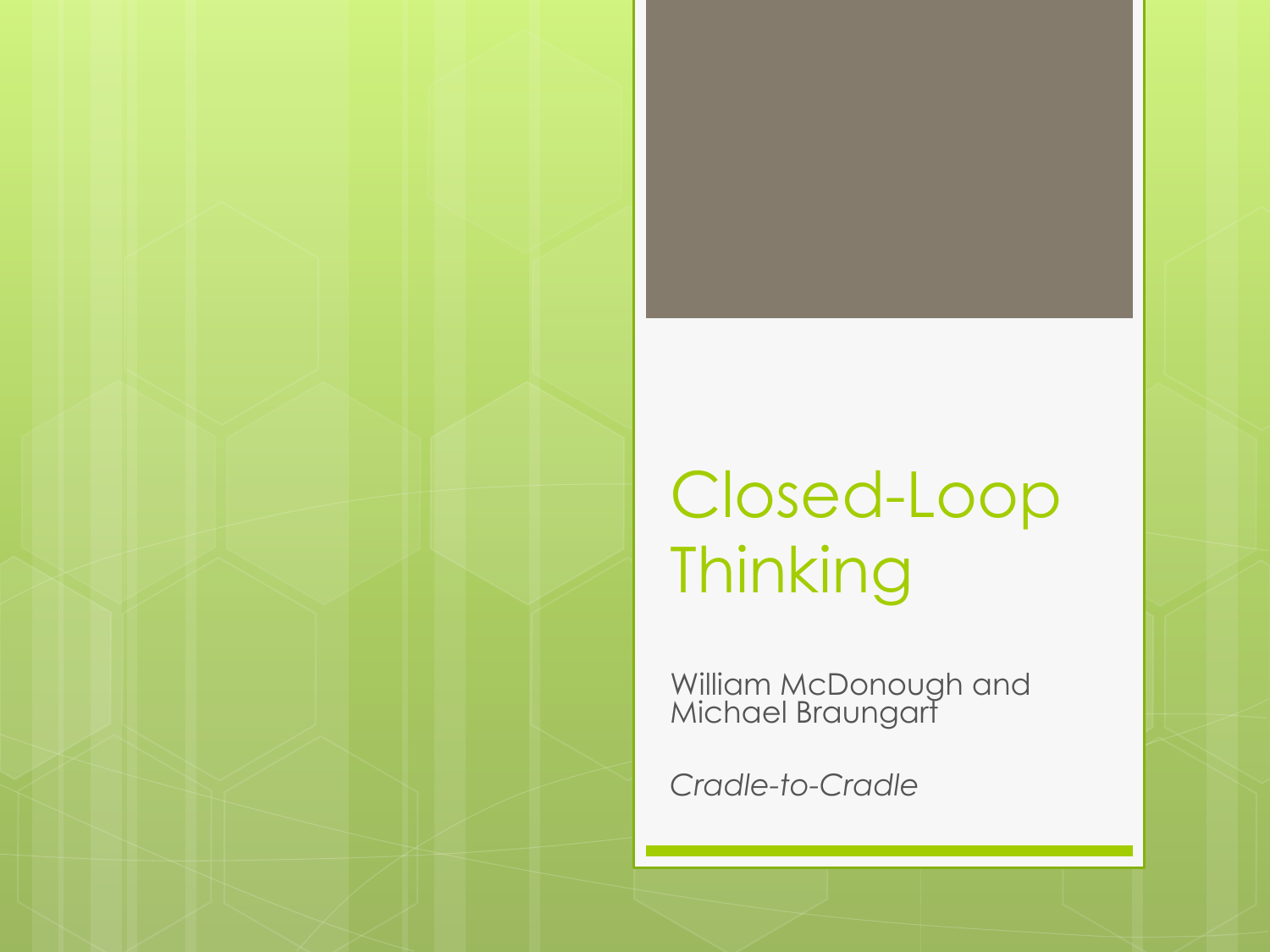"To eliminate the concept of waste means to design things – products, packing, and systems – from the very beginning on the understanding that waste does not exist."

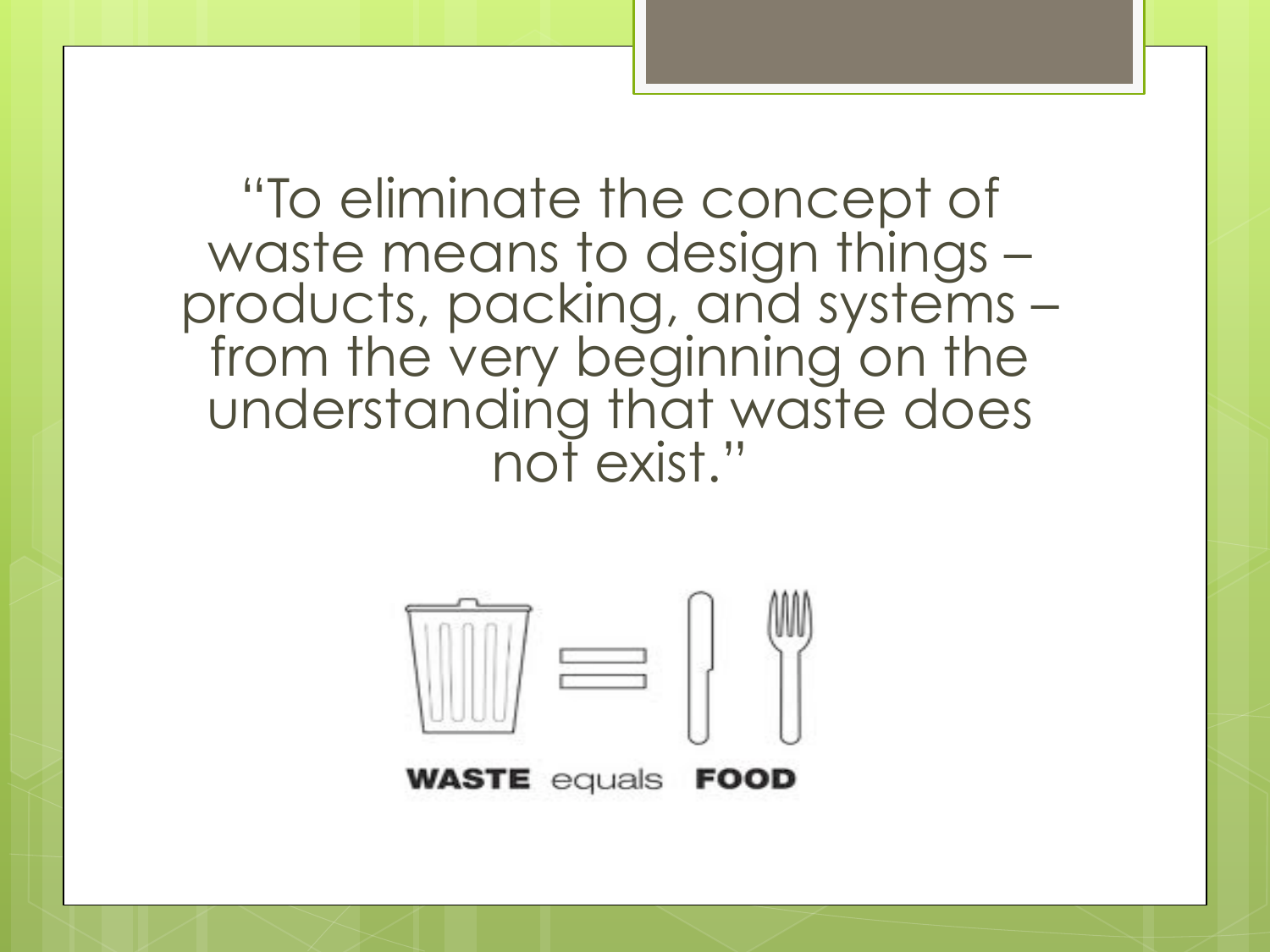# Biological Nutrients Cycle

- Materials designed to decompose right into the earth by being consumed by organisms in the soil
- o If products go back into the earth, they cannot contain mutagens, carcinogens, heavy metals, endocrine disrupters, persistent toxic substances, or bioaccumulative substances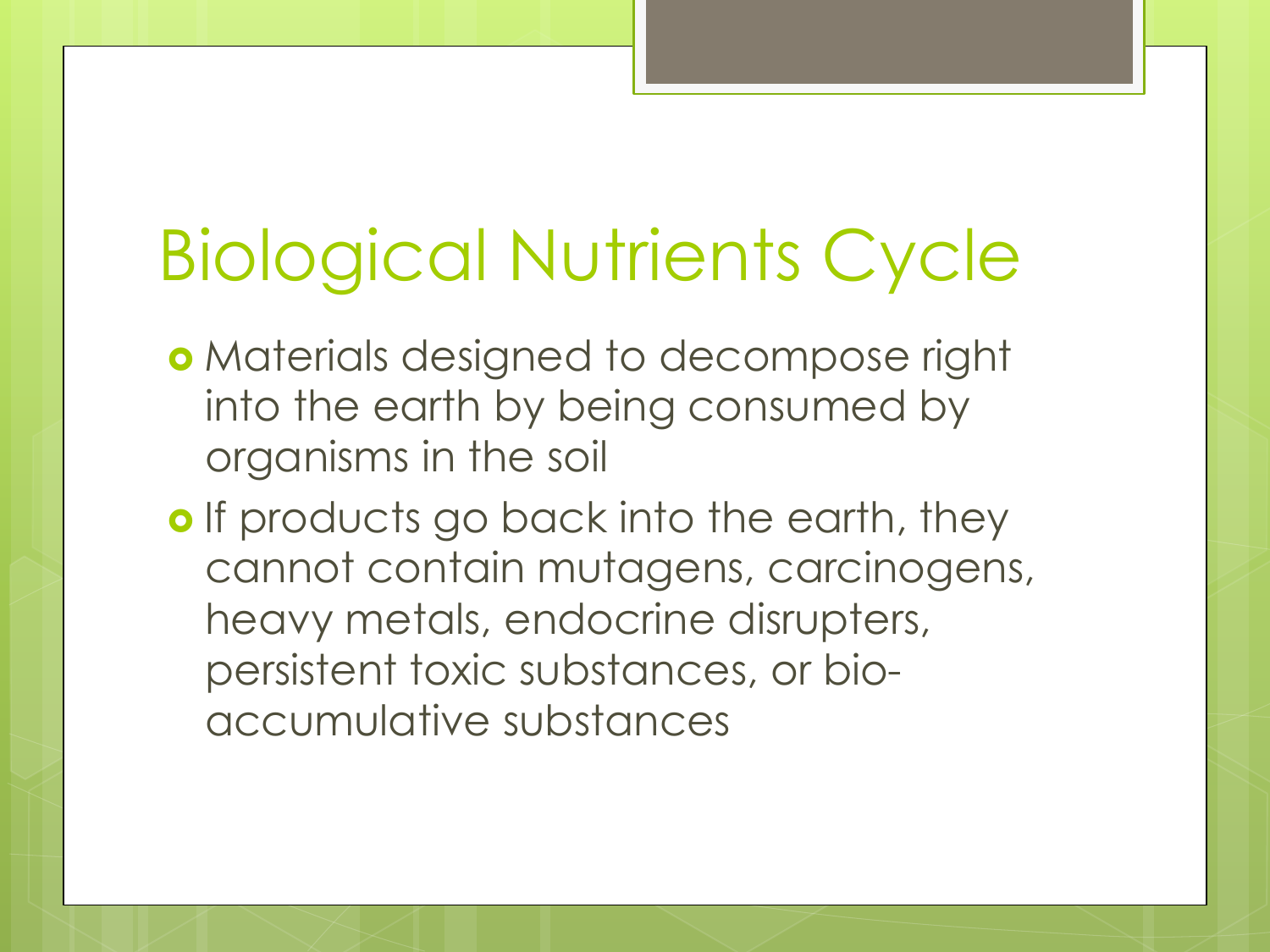## Biological Nutrient Cycle Example

- **o** Fabric developed with materials that could essentially be used for mulch; Ciba-Geigy, European chemical company, helped with finding 38 chemicals that could be used in developing the fabric that would not be harmful to the Earth when decomposed
- **o** Led to no government regulation of the fabric because there was no waste of harmful chemicals being used in the process
- Employees happy because were not exposed to the harmful chemicals and did not have to wear masks/gloves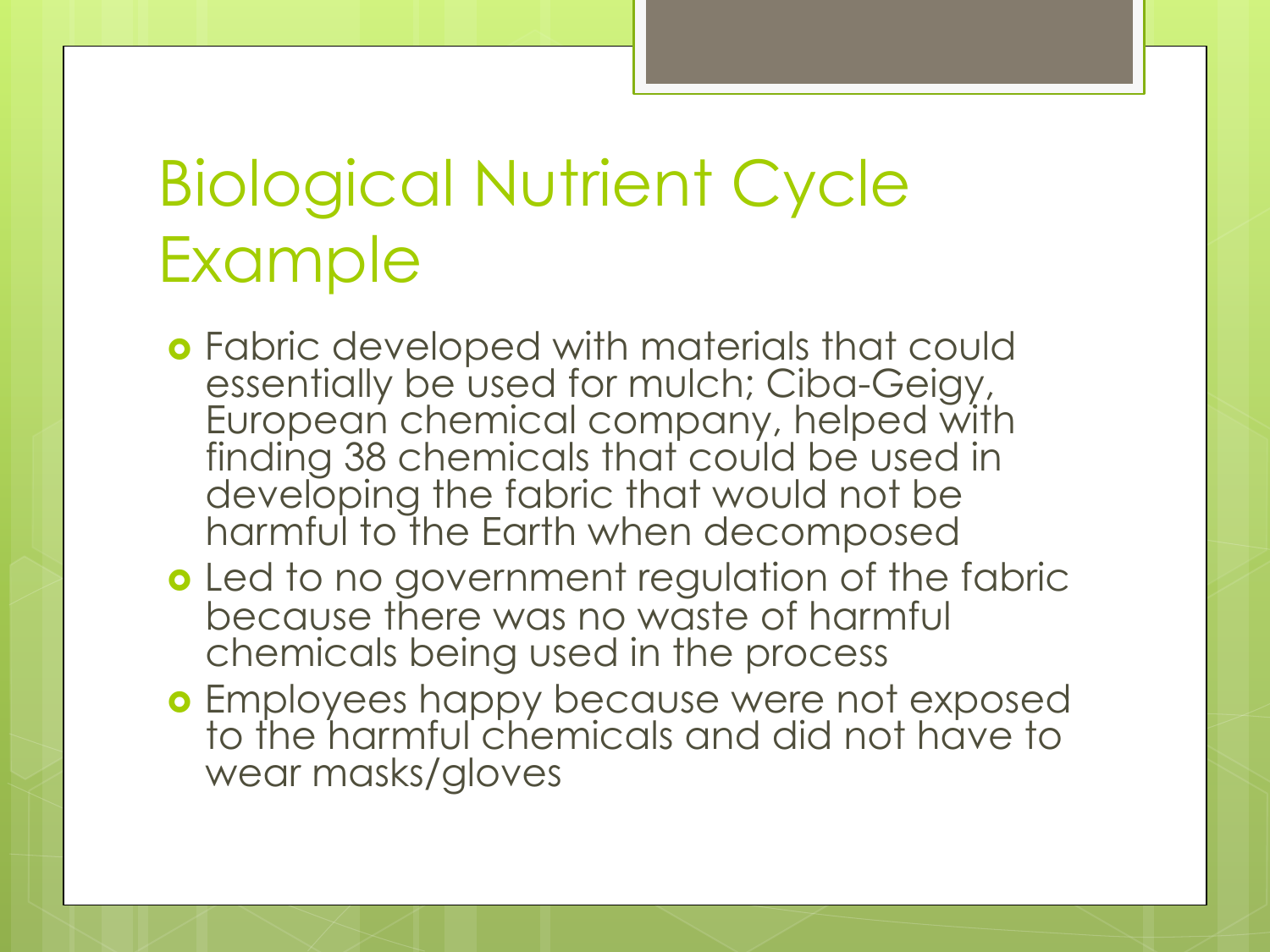# Technical Nutrient Cycle

- **o** Designed to recirculate to the technosphere
- **o** "Upcycling" allowing materials to have high quality a number of times
- Chemicals for technical products will not harm the earth with this cycle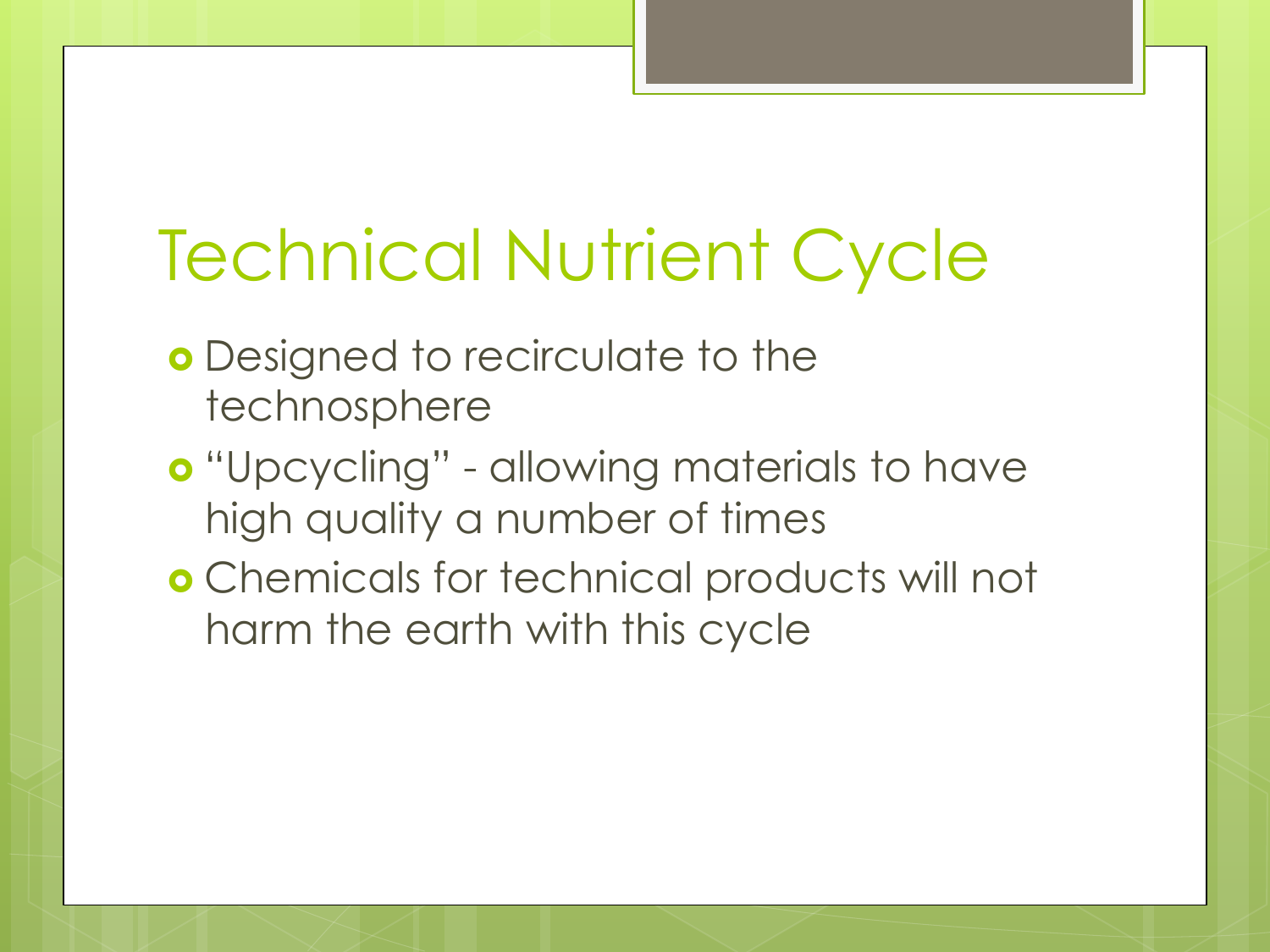## Technical Nutrient Cycle Example

- o Interface, carpet company, adopting the technical cycle idea by making carpets in "upcycling" materials and leasing the service of the carpet
- **o** Consumers pay for the use of the carpet, but the company owns the materials and upgrades the carpet for the consumer when needed by using the recycled material from older carpets
- **o** The manufacturer can control the breakdown of the carpet and make sure the right materials go through the right cycle, which produces no waste
- **o** "Selling Intelligence, Not Poison"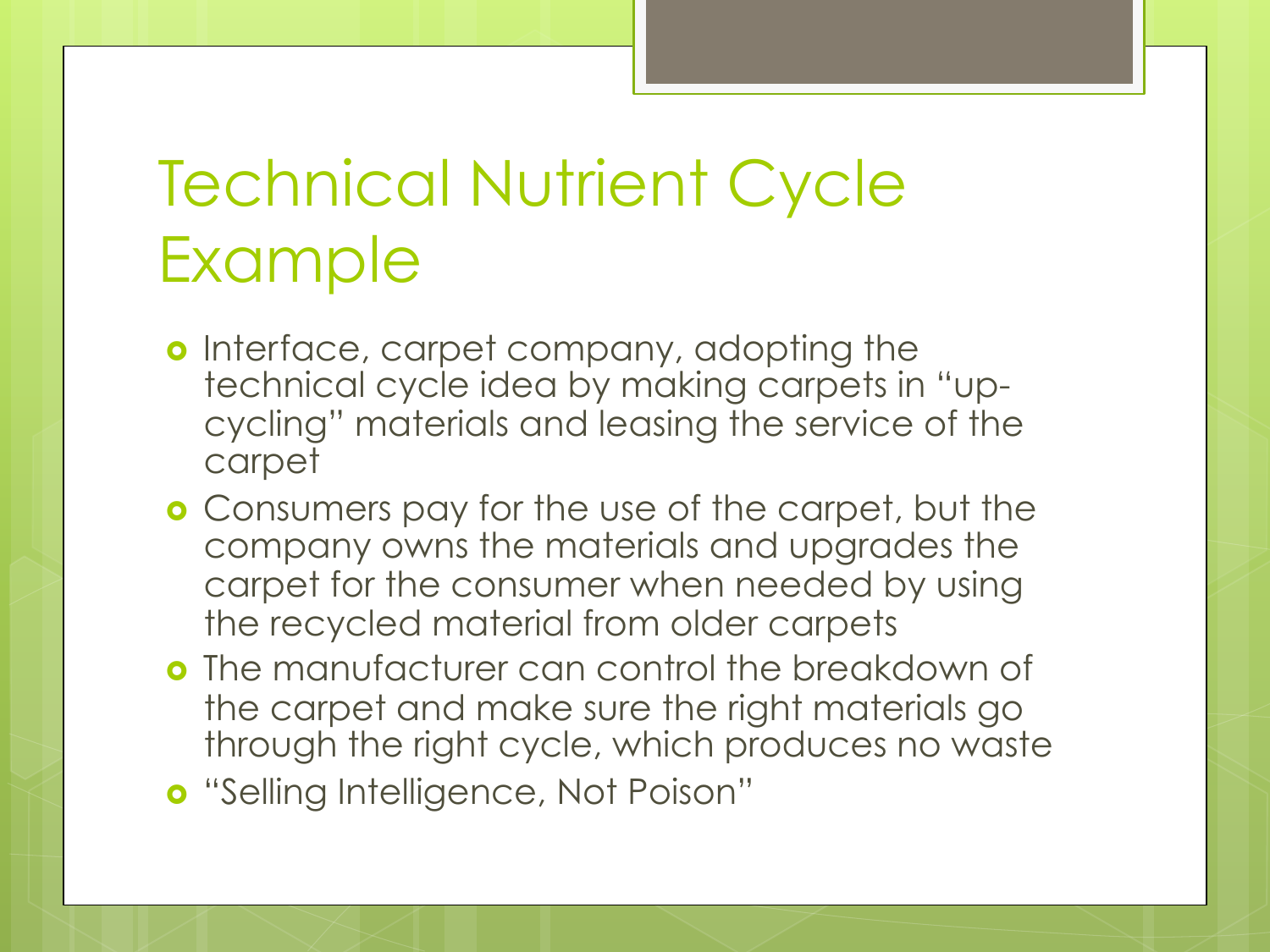# Cycles Intentions



**o** Produce no useless or potentially dangerous waste

- o Save manufacture rs money in materials overtime
- **o** Diminish the extraction of raw materials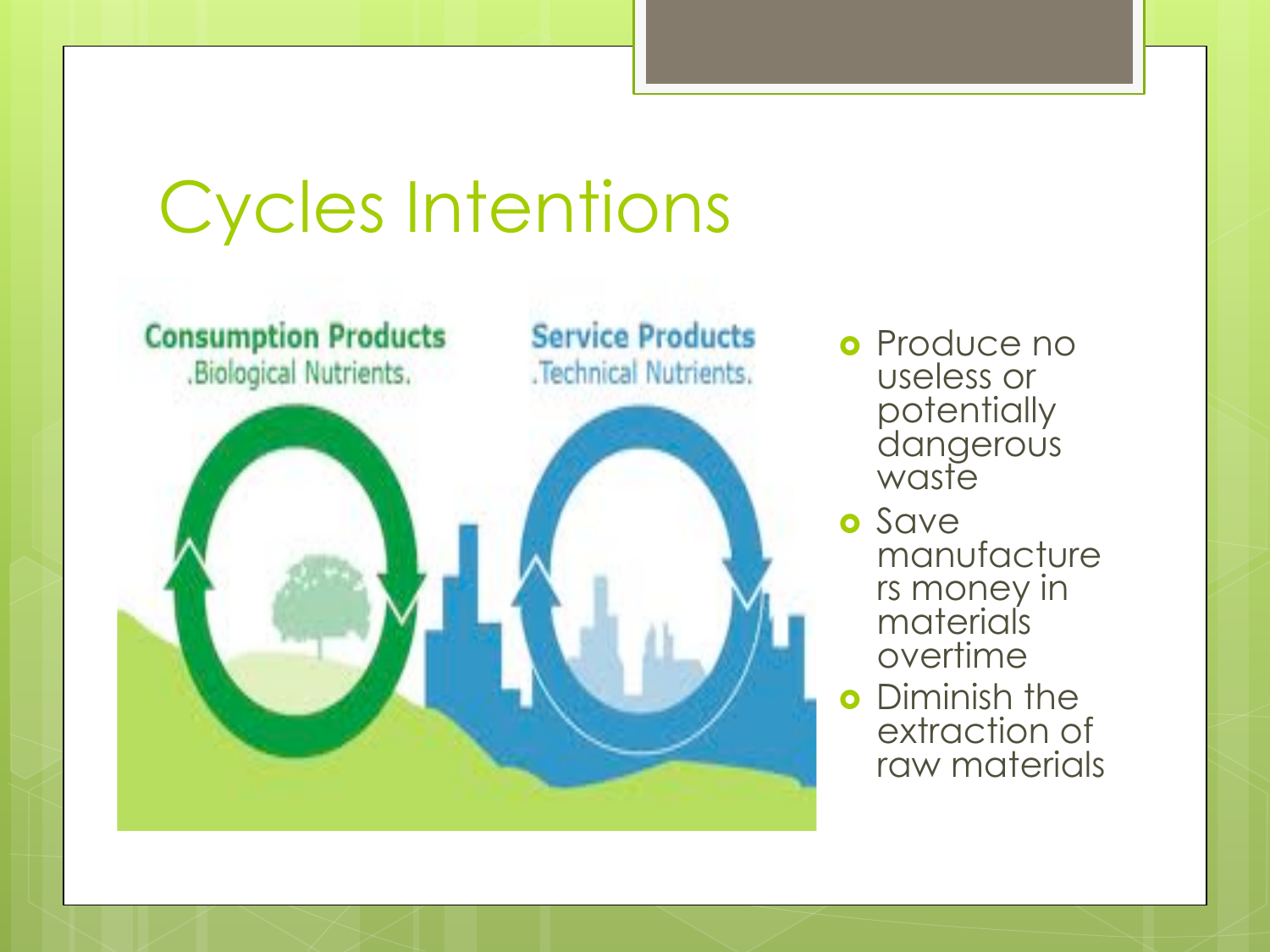# Partnership with Nature

- Developing a relationship between nature and humans
- o Use the productiveness of the Earth to our advantage (solar, wind, and water power)
- **o** Become effective for the Earth by giving back nutrients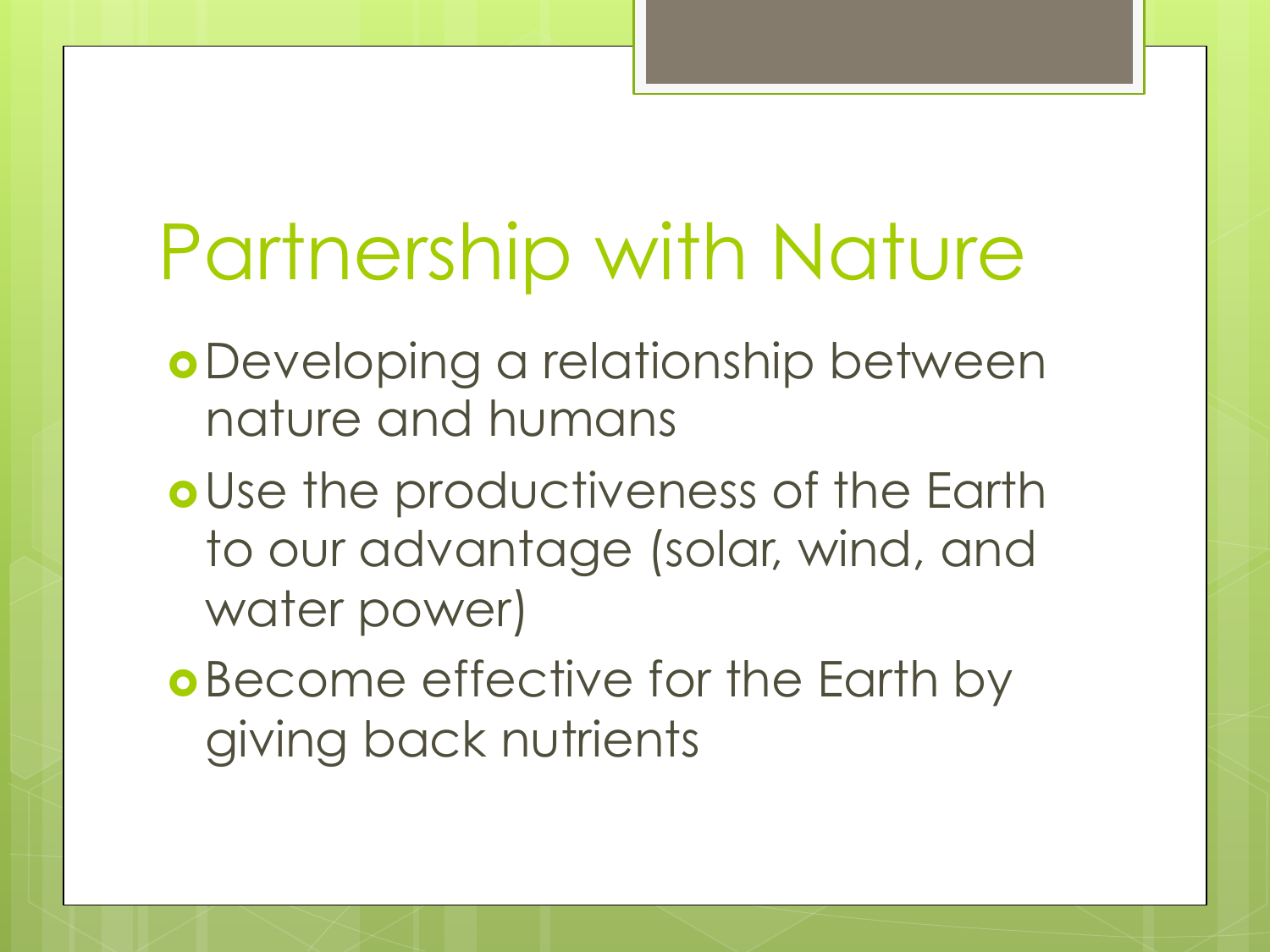Idea of "less bad"

#### **Green Economy**

## **Decoupling** Weak **Sustainability**

Short term solution **Rethinking design** 

#### **Closed-Loop Thinking**

Steady-State Economy

Strong Sustainability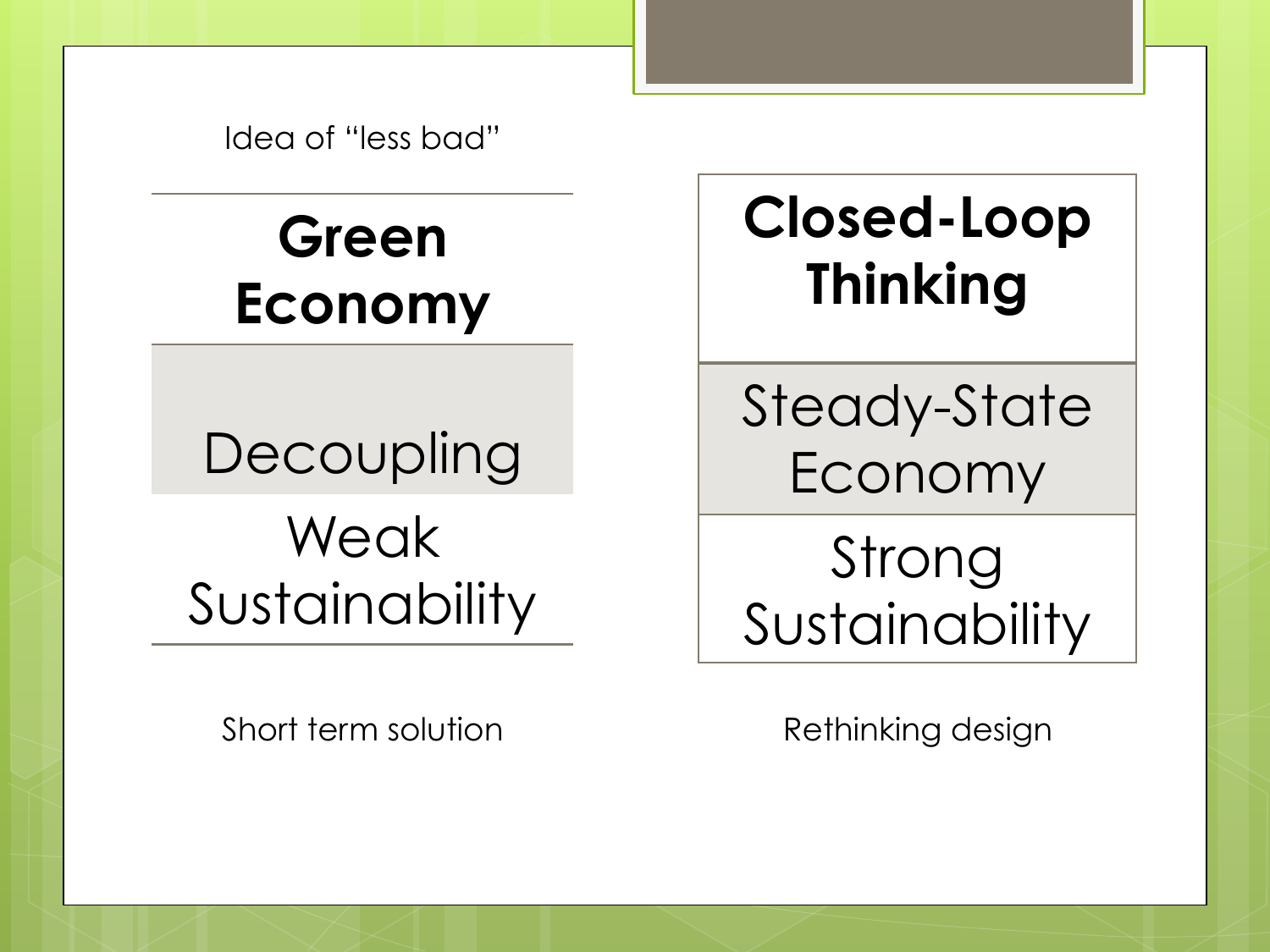#### New Concept of Sustainability

- Sustainability today comes from a fundamental design flaw
- McDonough believes we need to reteach the way we think about design
- o Think of ecology and equity first and economy will follow
- **o** Having a finite space and producing within limits without exponential growth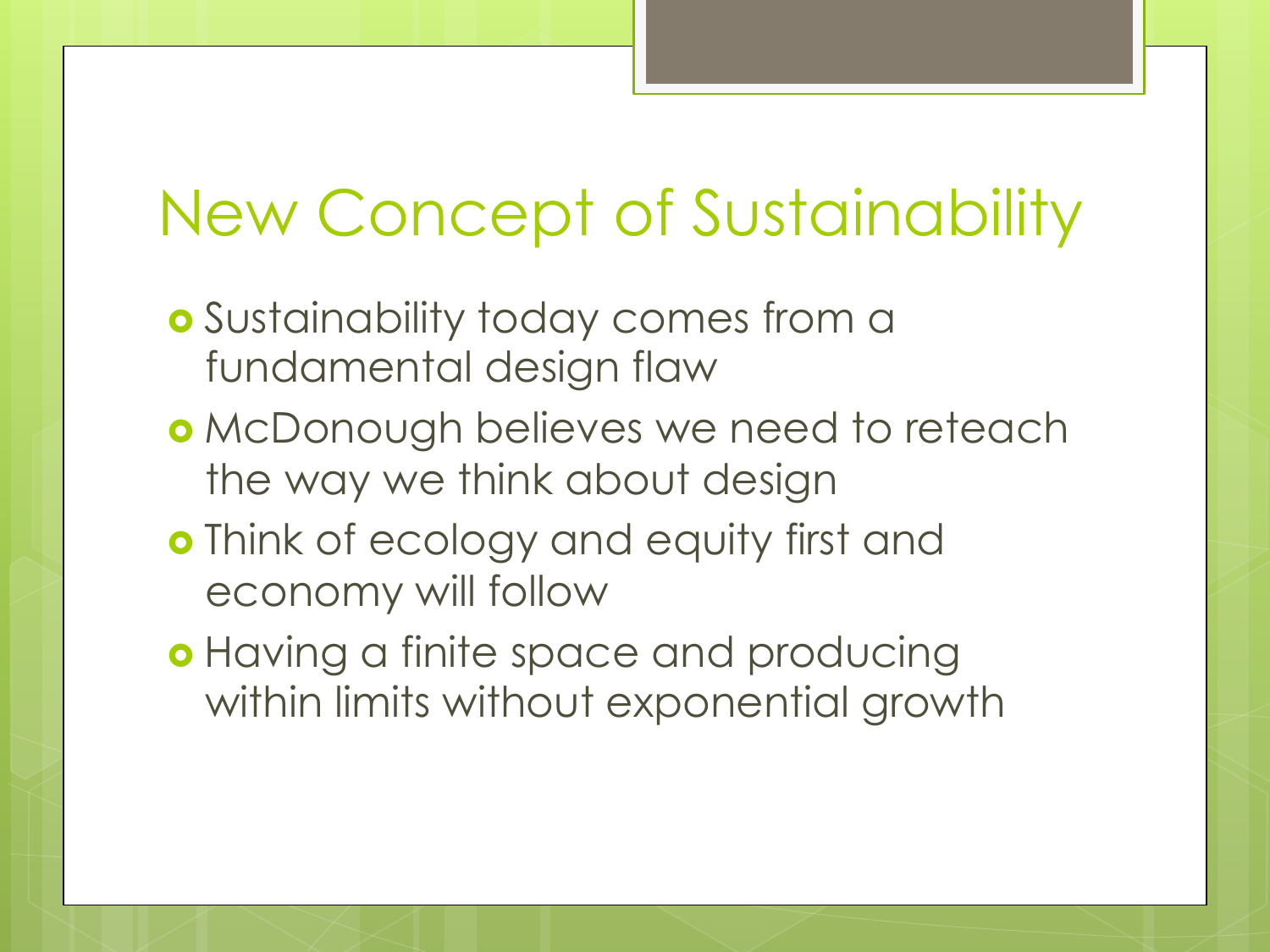## Certified Products



- **o** Mirra Chair from Herman Miller that is Cradle-to-Cradle certified
- Cost is \$650
- o Can the average citizen afford this? Would they want to buy this?